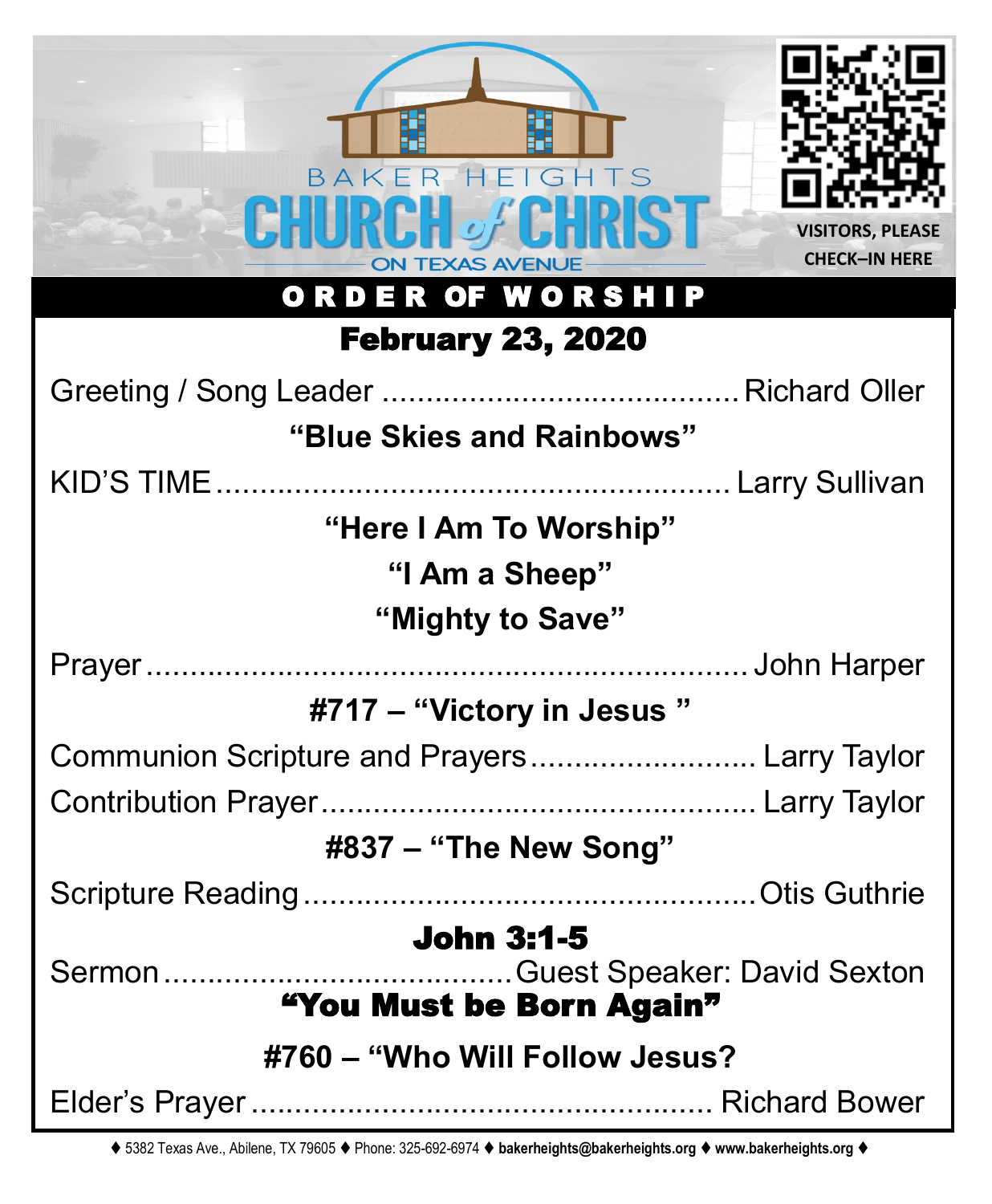### **Reaching Out to Our Community**

- $\Rightarrow$  Wisteria Nursing & Rehab. Service
	- 3202 S. Willis St Every Sunday
	- 1 pm To help, contact: **Charles Jacobs**
- $\Rightarrow$  University Place Services 6:30 p.m.
	- 1250 E.N. 10th St Every Sunday evening • To help, contact: **Hank Davis**
- $\Rightarrow$  Wisteria Place Services 3:30 p.m.
	- 3149 Wisteria Way To help, contact:
	- for Second Sunday − **Randy White**
	- for Third Sunday − **Kenneth Longley**
- $\Rightarrow$  "Redeeming the Tears"  $\bullet$  Depression and Grief Support Group ● Second Saturday of month ● See **Charles Goodnight** for info.

# **Home Bible Studies**

- Mon.● 6:00 p.m. 8323 North FM 1235 – **H&S Davis** home
	- Daniel & Revelation
- Tues. 6:00 p.m. 1210 Anson Ave. – **J&S Sumners** home
	- Reading Through the Word
- 4th Thurs. 6:30 p.m. C&S Jeter's home – see **James Sanderson** for info ● Other **Religions**

# YOUTH HAPPENINGS

LTC team practices:

- Elementary Puppets Richard & Jan Bower
- Elem & MS Drama Justin Rosenquist
- Middle School Puppets Dina Cowart
- High School Puppets Will & Taylor Claxton
- High School Drama Andy & Margaret Hope
- Chorus Christopher & Chelsea Hall

**See your team coaches ASAP for practice times and days...**

# Plan, Then Trust God's Guidance

Our experiences in life teach us one thing – very few things in our life work out as we plan. Consider how Paul's faith made it easy for him to deal with these events:

For many years, Paul wanted go to Rome. He had made plans for this to happen, but it just was not happening (Romans 1:13). Later, he wrote to the church in Rome and told them of his plans (Romans 15:22-24)

- He would first go to Jerusalem to see the church.
- He would deliver the contributions from the Gentile churches to the poor saints.
- He would then go to Rome to spend time with them.
- He would then go to Spain to preach there.

Paul's plans changed drastically. The Jewish mob attacked him and any hope of his leaving for Rome was crushed. For over two years, he was imprisoned in Jerusalem and Caesarea. He finally went to Rome – but only after he appealed for and was granted permission to be tried before Caesar.

Look at all that happened because Paul's plans were changed:

- He was able to preach to the Sanhedrin, the Jewish ruling body in Jerusalem.
- He was able to preach to Felix and Festus.
- He was able to preach and almost convert Agrippa, the king of the Jews.
- He was able to appear before and preach to Nero.
- He was able to introduce Christianity to the powerful palace guards – who in Augustus' days numbered 10,000 men (Philippians 1:13).

Make your plans, like Paul did, then leave all that happens in the hands of God. Consider Paul's original plans, and then see that, by God's design, something far better happened. Above all, live by faith and trust God for all the unknown future!

*Do not be anxious about anything, but in everything by prayer and supplication with thanksgiving let your requests be made known to God. And the peace of God, which surpasses all understanding, will guard your hearts and your minds in Christ Jesus.*

*Philippians 4:6-7*

For the Elders *Richard Bower*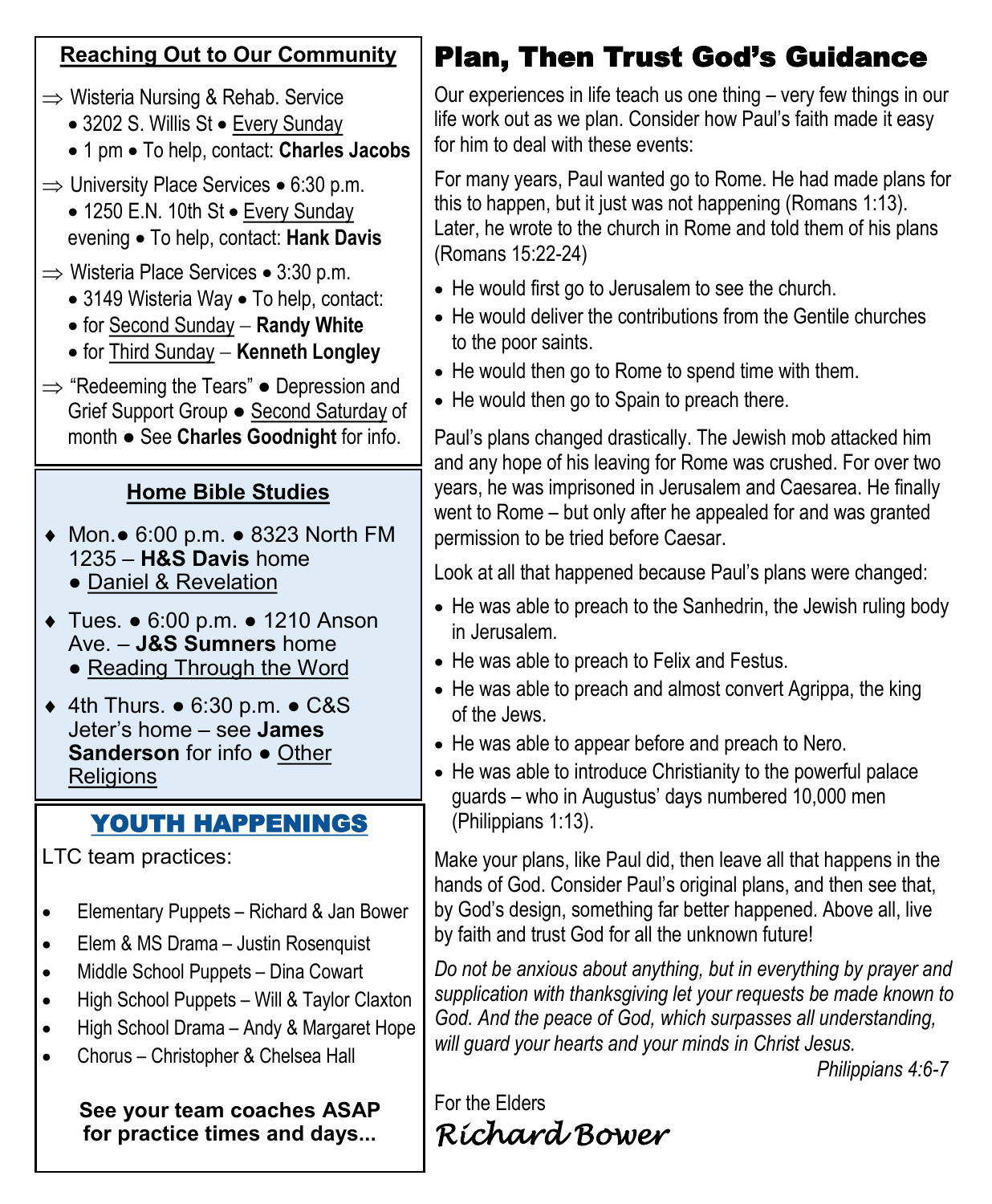#### *PLEASE NOTE:*

- *All normal, weekly scheduled Bible classes & worship times at BHCC are listed on page 4 of the bulletin.*
- *All weekly scheduled Home Bible Studies & Nursing Home*  services are listed on page 2 of the bulletin. **BHCC MEMBERS**

#### **SUNDAY – FEBRUARY 23**

- ◆ Adult & Teen classes meet in auditorium 9 a.m.
- Worship Service 10 a.m. Auditorium
- Lunch following service 11 a.m. Rm 10
- Training Seminar 12 noon to 3 p.m. Rm 10
- **No evening services per the Eldership**

### **MONDAY – FEBRUARY 24**

 Prayer conference call with **Floyd Miller** ● 8 – 9 p.m. ● Please call (605) 313-5695 ● Passcode is 718815

## **TUESDAY – FEBRUARY 25**

- Ladies Bible class 10 a.m. Rm 35 James Sanderson
- **LADIES NIGHT OUT**  6:30 p.m. Fellowship area

### **WEDNESDAY – FEBRUARY 26**

- Feeding the Flock 5:30 p.m. **Hamburgers**  \$3 / person
- $\bullet$  Food Pantry Open  $\bullet$  5 6 p.m.
- Bible classes for all ages 6:30 p.m. Short Devo follows
- ◆ Redeeming the Tears Grief & Depression Class Rm 17/19

### **THURSDAY – FEBRUARY 27**

Men's Brown Bag Devo ● 12 noon ● Rm 10

### **SUNDAY – MARCH 01**

- $\bullet$  Bible classes for all ages  $\bullet$  9 a.m.
- Worship Service 10 a.m. Auditorium **PANTRY PALS**
- P.M. services 5 p.m. Auditorium CBC

## **PANTRY NEEDS**

Beef Stew, Canned Soups, Cooking Oil, Cornflakes Cereal, Jelly, Pancake Syrup, Powdered Milk, Ramen Noodles, Spaghetti Sauce, Vienna Sausage

# **MARK YOUR CALENDAR**

- ◆ March 07th 2nd Annual Wayne Newman Chili Cook-Off Sign up now ● Categories: "Mild", "Hot" & "Wild Game Meat"
- May 30th June 05th "Sowing the Seed in 2020 Campaign" – Reaching out to our BHCC area neighbors.

Please Welcome our new Sister in Christ, **Genesis Cassidy** who was baptized Thursday, 02/13



**Mike Lee** – health **Jena Madeley** – chemo treatments **Lewis Maness** – health **Ralph Procter** – transferred to Windcrest

# FRIENDS & FAMILY

Marvin Ancell (Missionary in Australia) Travis Bennett (nephew of **Roxanne Hello)** Will & Alicia Gruben & newborn baby boy – Weston David Gruben (20.5" & 7 lbs 5 oz) Josey Martin (friend of **David Walker)** James Wagner (friend of **Kenneth Longley**) Zambia: prayers to end political unrest

# **All Missionaries:**

**Chipata Bible College Staff & Students. All Military & First Responders**

# SYMPATHY TO THE FAMILY OF:

BHCC Member **Donald Ellis** who died 02/20

- Visitation Tuesday, 02/25, 5-7 p.m. Piersall Funeral Directors (733 Butternut)
- Funeral Wednesday, 02/26, 10:30 a.m. Baker Heights Church of Christ
- Burial Texas Veterans Cemetery, 1 p.m.

# CANCER FIGHTERS

Jena Madeley Lewis Maness Kay Procter Nelda Stewart Larry Taylor **Jesse Thomas** Minnie Woody

All family & friends dealing with cancer

# HOMEBOUND MEMBERS

Brenda & Eldon Amonett Phyllis Bonner Janet Bruns Mamie Crane Norma Dotson Leroy & Mary Mason Jo Potter **Frances Pruett** Melinda Simmons Dean & Nelda Stewart Laveta Youngquist